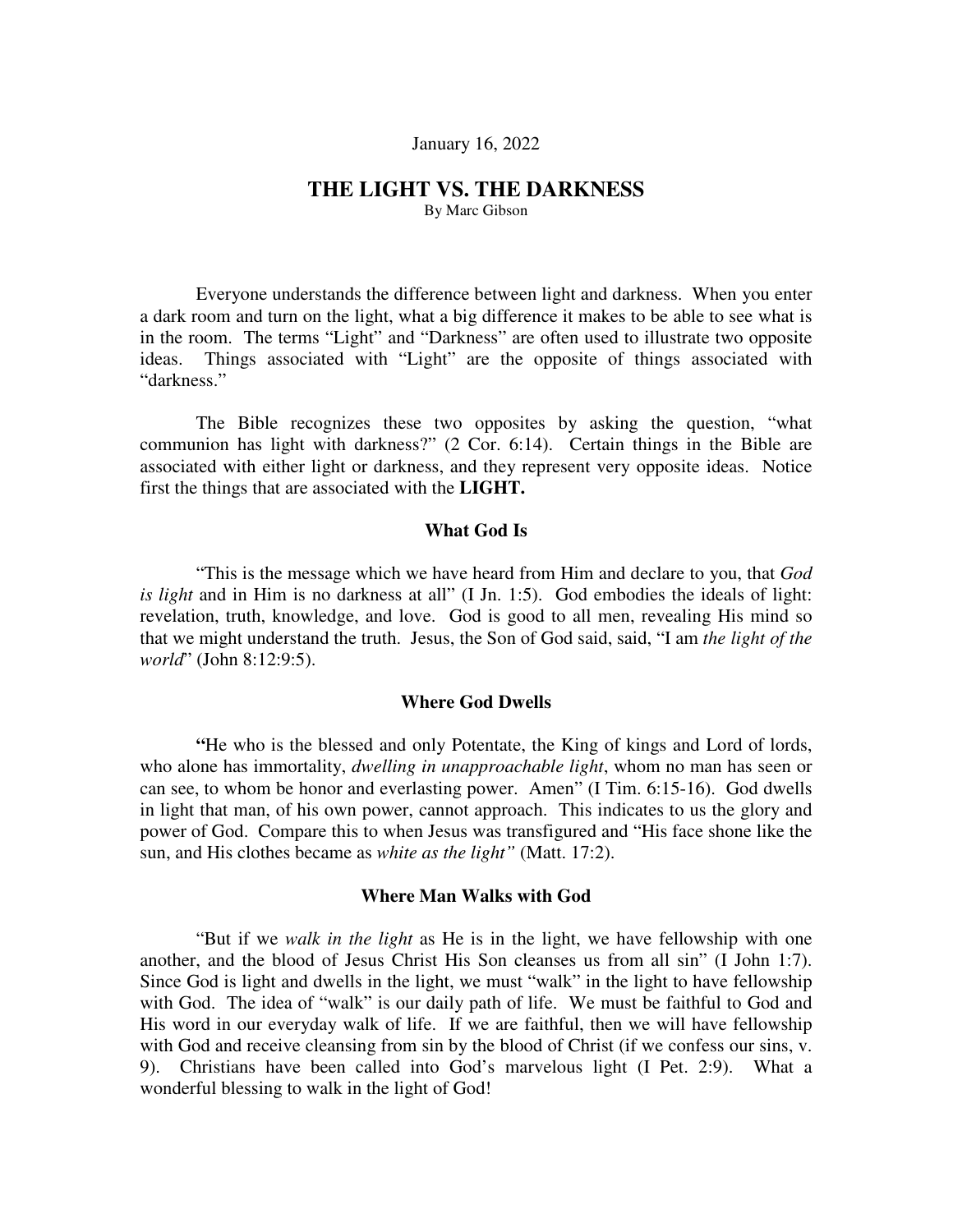## **Seen in the Gospel Message**

"Whose mind the god of this world has blinded, who do not believe, *lest the light of the gospel of the glory of Christ,* who is the image of God, should shine on them...For it is the God who commanded light to shine out of darkness, who has shone in our hearts to give *the light of the knowledge of the glory of God* in the face of Jesus Christ" (2 Cor. 4:4,6). The light in which we are to walk is revealed in the gospel of Christ. There we gain the knowledge by which to live in the light of truth.

## **Exposes what is Error**

"But all things that are exposed are made *manifest by the light,* for whatever makes manifest is light" (Eph. 5:13). "For everyone practicing evil hates the light and does not come to the light, lest his deeds should be exposed" (Jn. 3:20). The revealed light of truth exposes the dark dangers that threaten men's souls. By this we can avoid the many hazards of error and false teaching. The light of God is where we should dwell now and for eternity (Rev. 22:5).

Having looked at the things associated with the light, we now turn to its opposite, the things of darkness. Total darkness has been aptly described as the absence of all light. There are many who hate the light and love darkness (John 3:19-20). Notice the things that are associated with the **DARKNESS.**

#### **Living in Sin**

"*For you were once darkness*, but now you are light in the Lord. Walk as children of light" (Eph. 5:8). Before we become a Christian, we are under the "power of darkness (Col. 1:13). Even as a Christian, we can "walk in darkness" and practice the "works of darkness" (I Jn. 1:6; Rom. 13:12). This is the opposite of "walking in the light," or striving to obey God. We serve either God or sin — we either walk in the light or in the darkness. Men whose deeds are evil love the darkness (Jn. 3:19). Works of sin and the flesh are part of the darkness of evil (I Cor. 6:9-10; Gal. 5:19-21). We should have nothing to do with such things!

## **Evil Rulers**

**"**For we do not wrestle against flesh and blood, but against principalities, against powers, against *the rulers of the darkness of this age,* against spiritual hosts of wickedness in the heavenly places" (Eph. 6:12). There are those who rule in the darkness. The supreme ruler is Satan himself, the prince of darkness and sin. Those given over to his ways, whether on earth, or in the heavenly realm, are those who are "rulers of the darkness." These evil ones prefer lies and deception instead of the truth. We must be wary of their influence and false teachings.

## **Evil Power**